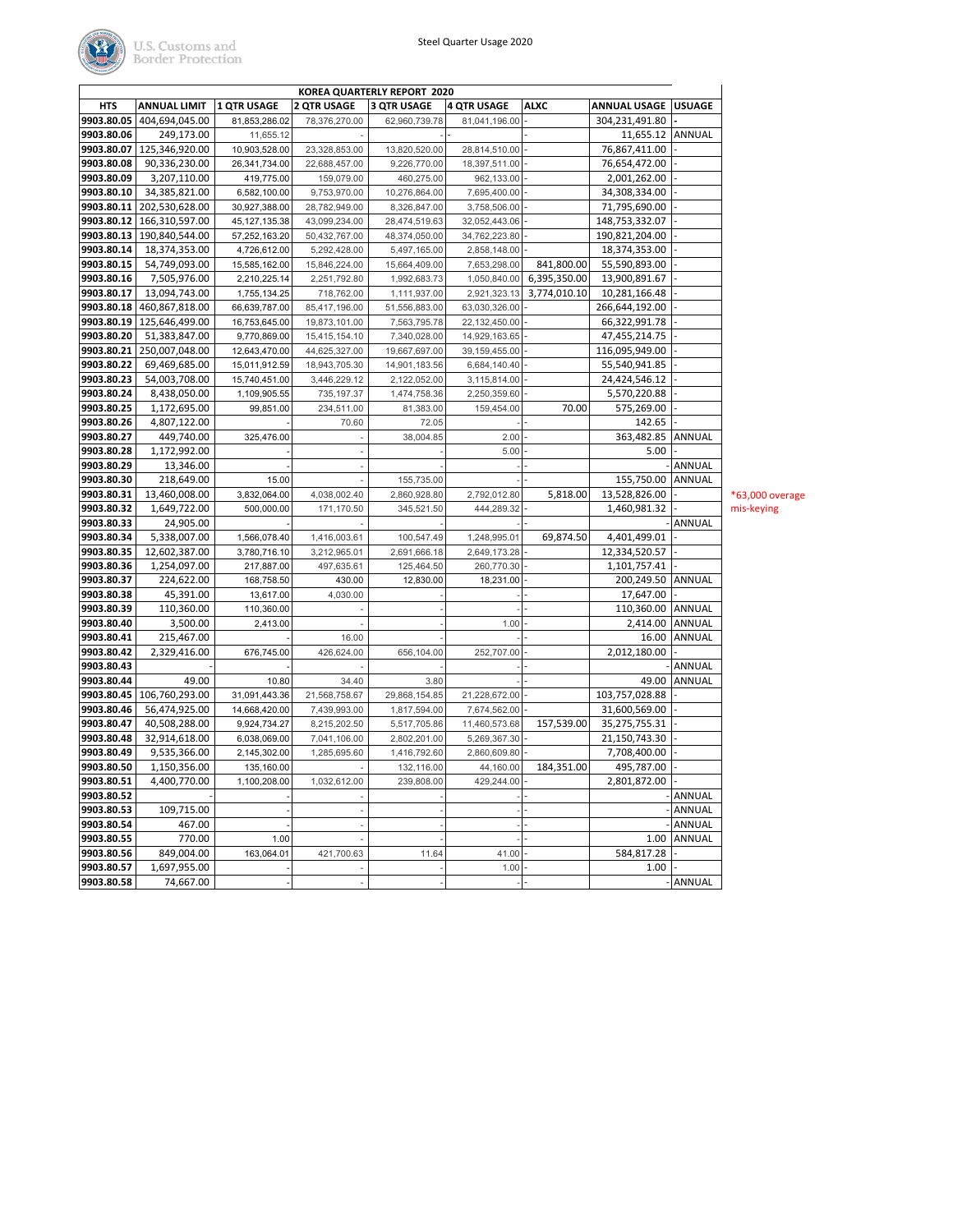| <b>BRAZIL QUARTERLY REPORT 2020</b> |                     |                    |                    |                    |                    |              |                     |               |  |  |
|-------------------------------------|---------------------|--------------------|--------------------|--------------------|--------------------|--------------|---------------------|---------------|--|--|
| <b>HTS</b>                          | <b>ANNUAL LIMIT</b> | <b>1 QTR USAGE</b> | <b>2 QTR USAGE</b> | <b>3 QTR USAGE</b> | <b>4 QTR USAGE</b> | <b>ALXC</b>  | <b>ANNUAL USAGE</b> | <b>STATUS</b> |  |  |
| 9903.80.05                          | 108,453,546.00      |                    |                    | 150.00             |                    |              | 150.00              |               |  |  |
| 9903.80.06                          | 5,730.00            |                    |                    |                    |                    |              |                     | ANNUAL        |  |  |
| 9903.80.07                          | 21,645,653.00       |                    |                    |                    |                    |              |                     |               |  |  |
| 9903.80.08                          | 51,717,234.00       |                    |                    |                    |                    |              |                     |               |  |  |
| 9903.80.09                          | 220,366.00          | 50,505.00          |                    | 78,006.00          | 5.00               |              | 128,516.00          |               |  |  |
| 9903.80.10                          |                     |                    |                    |                    |                    |              |                     |               |  |  |
| 9903.80.11                          | 9,116,198.00        | 276.00             |                    |                    |                    |              | 276.00              |               |  |  |
| 9903.80.12                          | 179,284,354.00      | 53,553,023.00      | 53,733,668.60      | 53,775,573.20      | 18,222,089.20      |              | 179,284,354.00      |               |  |  |
| 9903.80.13                          | 49,974,441.00       | 7,791,785.99       | 10,193,218.00      | 14.893.888.99      | 14,630,267.91      |              | 47,509,160.89       |               |  |  |
| 9903.80.14                          | 2,428,916.00        | 258,962.00         | 171,394.00         | 627,699.00         | 649,488.00         |              | 1,707,543.00        |               |  |  |
| 9903.80.15                          | 11,315,455.00       | 2,528,904.00       | 2,912,905.00       | 3,311,657.00       | 2,312,631.00       |              | 11,066,097.00       |               |  |  |
| 9903.80.16                          | 2,186,384.00        | 171,334.00         | 229,165.00         | 315,170.00         | 497,841.40         |              | 1,213,510.40        |               |  |  |
| 9903.80.17                          | 687,693.00          |                    |                    |                    |                    |              |                     |               |  |  |
| 9903.80.18                          | 56,857,548.00       | 17,057,264.40      | 17,057,264.40      | 3,501,537.00       | 9,358,519.00       | 9,447,373.00 | 56,421,957.80       |               |  |  |
| 9903.80.19                          | 40.712.00           | 1,667.00           |                    |                    |                    |              | 1.667.00            |               |  |  |
| 9903.80.20                          | 21,382,360.00       | 5,244,888.23       | 6,414,708.00       | 4,604,870.96       | 303,762.25         | 4,357,249.00 | 20,925,478.44       |               |  |  |
| 9903.80.21                          | 57,319.00           | 1,209.00           |                    |                    |                    |              | 1,209.00            |               |  |  |
| 9903.80.22                          | 987,756.00          | 500,000.00         | 296,326.80         | 191,429.20         |                    | 368,363.00   | 1,356,119.00        |               |  |  |
| 9903.80.23                          | 642,480.00          | 82,364.00          | 32,592.00          | 47,008.00          |                    |              | 161,964.00          |               |  |  |
| 9903.80.24                          | 1,611,145.00        | 500,000.00         | 442,428.00         | 459,815.00         | 171,178.00         |              | 1,573,421.00        |               |  |  |
| 9903.80.25                          | 1,728,024.00        | 511,260.20         | 518,407.20         | 518,407.20         | 163,837.40         |              | 1,711,912.00        |               |  |  |
| 9903.80.26                          | 27.00               | 8.00               |                    |                    |                    |              | 8.00                |               |  |  |
| 9903.80.27                          | 1,231.00            | 504.00             |                    | 4.00               |                    |              | 508.00              | ANNUAL        |  |  |
| 9903.80.28                          | 1,051,455.00        | 500,000.00         | 437,348.00         | 114,107.00         |                    |              | 1,051,455.00        |               |  |  |
| 9903.80.29                          |                     |                    |                    |                    |                    |              |                     | ANNUAL        |  |  |
| 9903.80.30                          | 120,126.00          |                    |                    | 9,470.00           |                    |              | 9,470.00            | ANNUAL        |  |  |
| 9903.80.31                          | 9,982,549.00        | 2,523,646.00       | 1,826,747.00       | 1,692,231.00       | 858,472.00         |              | 6,901,096.00        |               |  |  |
| 9903.80.32                          | 14,629.00           | 273.00             | 177.00             | 1.00               | 9.00               |              | 460.00              |               |  |  |
| 9903.80.33                          |                     |                    |                    |                    |                    |              |                     | ANNUAL        |  |  |
| 9903.80.34                          | 63.219.00           |                    |                    |                    |                    |              |                     |               |  |  |
| 9903.80.35                          | 352,216.00          | 10,521.00          | 5,757.87           | 100,768.00         | 137.00             | 93,840.00    | 211,023.87          |               |  |  |
| 9903.80.36                          |                     |                    |                    |                    |                    |              |                     |               |  |  |
| 9903.80.37                          | 142,452.00          | 7,051.00           |                    | 6,600.00           | 76.40              |              | 13,727.40           | ANNUAL        |  |  |
| 9903.80.38                          | 1,354,481.00        | 350,478.00         | 125,623.00         | 177,949.00         | 362,097.00         |              | 1,016,147.00        |               |  |  |
| 9903.80.39                          | 186.00              |                    | 1.00               |                    |                    |              | 1.00                | ANNUAL        |  |  |
| 9903.80.40                          | 11.284.00           |                    | 11,284.00          |                    |                    |              | 11.284.00           | ANNUAL        |  |  |
| 9903.80.41                          |                     |                    |                    |                    |                    |              |                     | ANNUAL        |  |  |
| 9903.80.42                          | 522,098.00          |                    | 42,405.00          |                    | 51,716.00          |              | 94,121.00           |               |  |  |
| 9903.80.43                          |                     |                    |                    |                    |                    | 3,545.00     | 3,545.00            | ANNUAL        |  |  |
| 9903.80.44                          |                     |                    |                    |                    |                    |              |                     | ANNUAL        |  |  |
| 9903.80.45                          | 785.743.00          | 399.00             |                    |                    | 45,751.00          |              | 46,150.00           |               |  |  |
| 9903.80.46                          | 94,548,099.00       | 28,116,941.00      | 21,120,168.00      | 11,003,959.00      | 23,008,413.00      |              | 83,249,481.00       |               |  |  |
| 9903.80.47                          | 5,683,988.00        | 1,705,196.40       | 1,267,725.00       | 1,705,196.40       | 986,705.00         |              | 5,664,822.80        |               |  |  |
| 9903.80.48                          | 19,466,296.00       | 686,163.00         | 429,780.00         | 5,839,888.80       | 5,272,461.30       |              | 12,228,293.10       |               |  |  |
| 9903.80.49                          | 892.811.00          | 26.677.31          | 2.00               | 4.880.00           | 11,012.46          |              | 42,571.77           |               |  |  |
| 9903.80.50                          | 160,604.00          |                    |                    |                    | 4,018.00           |              | 4,018.00            |               |  |  |
| 9903.80.51                          | 22,142,544.00       |                    | 6,610,163.00       | 6,106,400.00       |                    |              | 12,716,563.00       |               |  |  |
| 9903.80.52                          |                     |                    |                    |                    |                    |              |                     | ANNUAL        |  |  |
| 9903.80.53                          | 372,848.00          | 228,050.00         | 144,798.00         |                    |                    | 499,857.00   | 872,705.00          | ANNUAL        |  |  |
| 9903.80.54                          | 1,089.00            |                    |                    |                    |                    |              |                     | ANNUAL        |  |  |
| 9903.80.55                          | 939.00              |                    |                    |                    |                    |              |                     | ANNUAL        |  |  |
| 9903.80.56                          | 9,426,132.00        | 1,377,787.00       | 1,380,907.00       | 1,713,983.64       | 717,225.57         | 1,303,841.00 | 6,493,744.21        |               |  |  |
| 9903.80.57                          | 3,155,137,048.00    | 1,051,712,349.30   | 1,051,712,349.30   | 1,051,712,349.30   |                    | 9,407,669.00 | 3,164,544,716.90    |               |  |  |
| 9903.80.58                          | 8,719.00            | 1.00               |                    |                    |                    |              |                     | 1.00 ANNUAL   |  |  |
|                                     |                     |                    |                    |                    |                    |              |                     |               |  |  |

The annual limit was changed in Q4 from 3,505,797,831 to 3,155,137,048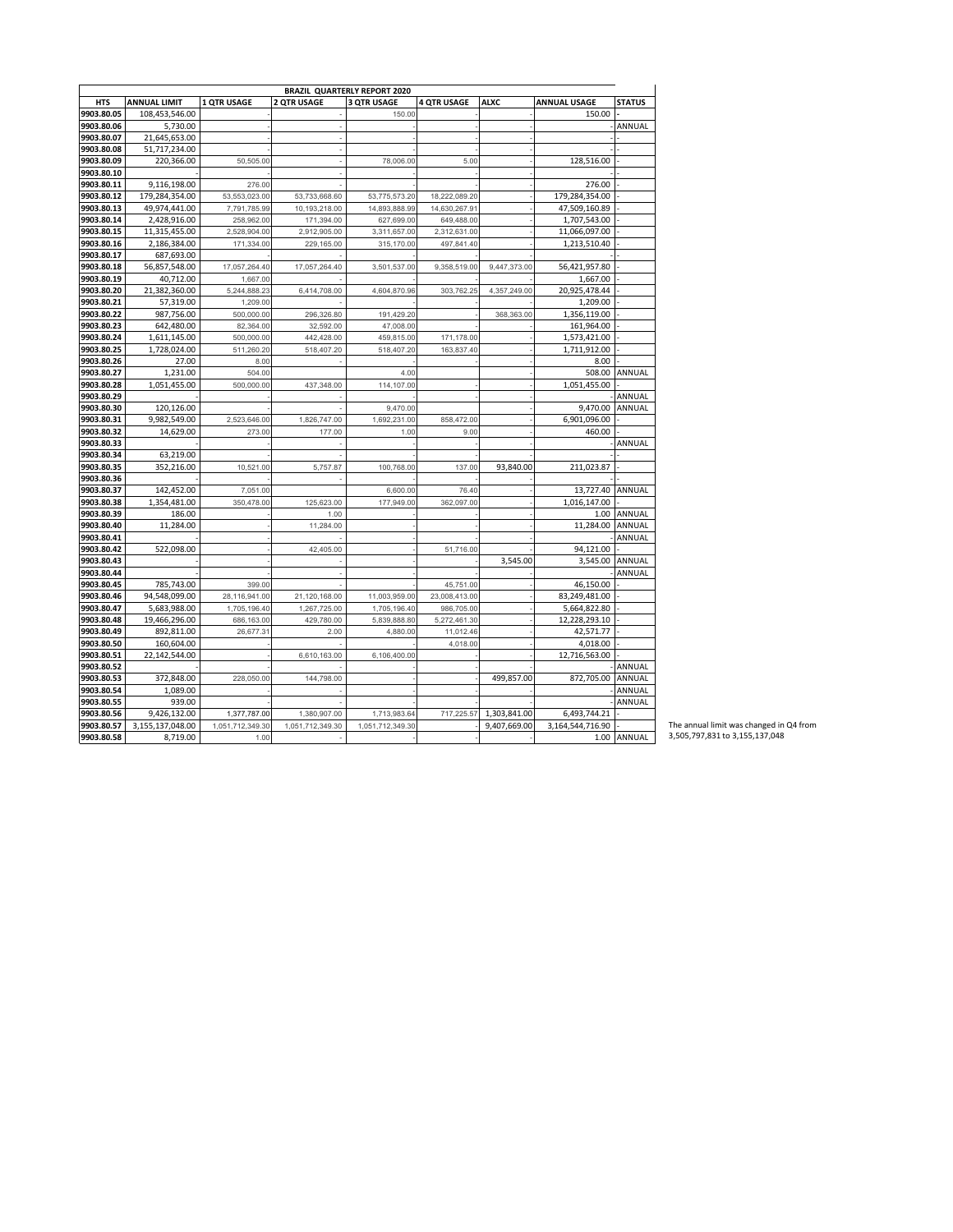| ARGENTINA QUARTERLY REPORT 2020 |                     |              |                    |                    |                    |             |                     |               |  |  |
|---------------------------------|---------------------|--------------|--------------------|--------------------|--------------------|-------------|---------------------|---------------|--|--|
| <b>HTS</b>                      | <b>ANNUAL LIMIT</b> | 1 QTR USAGE  | <b>2 QTR USAGE</b> | <b>3 QTR USAGE</b> | <b>4 QTR USAGE</b> | <b>ALXC</b> | <b>ANNUAL USAGE</b> | <b>STATUS</b> |  |  |
| 9903.80.05                      | 6,475,837.00        | 1,876,141.00 | 1,738,103.00       |                    |                    |             | 3,614,244.00        |               |  |  |
| 9903.80.06                      |                     |              |                    |                    |                    |             |                     | ANNUAL        |  |  |
| 9903.80.07                      | 3,450,561.00        | 864,059.00   | 1,035,168.30       | 83,138.00          |                    |             | 1,982,365.30        |               |  |  |
| 9903.80.08                      | 4,733,644.00        | 1,038,160.00 | 525,402.00         | 253,540.00         |                    |             | 1,817,102.00        |               |  |  |
| 9903.80.09                      |                     |              |                    |                    |                    |             |                     |               |  |  |
| 9903.80.10                      |                     |              |                    |                    |                    |             |                     |               |  |  |
| 9903.80.11                      |                     |              |                    |                    |                    |             |                     |               |  |  |
| 9903.80.12                      | 701.00              |              |                    |                    |                    |             |                     |               |  |  |
| 9903.80.13                      |                     |              |                    |                    |                    |             |                     |               |  |  |
| 9903.80.14                      |                     |              |                    |                    |                    |             |                     |               |  |  |
| 9903.80.15                      |                     |              |                    |                    |                    |             |                     |               |  |  |
| 9903.80.16                      |                     |              |                    |                    |                    |             |                     |               |  |  |
| 9903.80.17                      |                     |              |                    |                    |                    |             |                     |               |  |  |
| 9903.80.18                      | 147,963,294.00      | 9,142,748.00 | 382,794.00         | 52,102.00          | 5,590,518.00       |             | 15,168,162.00       |               |  |  |
| 9903.80.19                      |                     |              |                    |                    |                    |             |                     |               |  |  |
| 9903.80.20                      | 4,988,957.00        | 255,217.30   | 20,723.00          | 5,510.00           | 4,770.00           |             | 286,220.30          |               |  |  |
| 9903.80.21                      |                     |              |                    |                    |                    |             |                     |               |  |  |
| 9903.80.22                      | 2,378,183.00        | 254,355.00   | 31,841.00          | 29,941.00          | 55,609.00          |             | 371,746.00          |               |  |  |
| 9903.80.23                      | 2,374.00            | 712.00       | 712.00             | 712.00             | 238.00             |             | 2,374.00            |               |  |  |
| 9903.80.24                      | 8,758,712.00        | 2,598,591.00 | 264,602.00         | 290,450.00         | 20,559.00          |             | 3,174,202.00        |               |  |  |
| 9903.80.25                      | 128,482.00          | 8.38         |                    | 347.00             | 1,656.00           |             | 2,011.38            |               |  |  |
| 9903.80.26                      |                     |              |                    |                    |                    |             |                     |               |  |  |
| 9903.80.27                      | 3,743.00            |              |                    |                    |                    |             |                     | ANNUAL        |  |  |
| 9903.80.28                      |                     |              |                    |                    |                    |             |                     |               |  |  |
| 9903.80.29                      |                     |              |                    |                    |                    |             |                     | ANNUAL        |  |  |
| 9903.80.30                      |                     |              |                    |                    |                    |             |                     | ANNUAL        |  |  |
| 9903.80.31                      |                     |              |                    |                    |                    |             |                     |               |  |  |
| 9903.80.32                      |                     |              |                    |                    |                    |             |                     |               |  |  |
| 9903.80.33                      |                     |              |                    |                    |                    |             |                     | ANNUAL        |  |  |
| 9903.80.34                      |                     |              |                    |                    |                    |             |                     |               |  |  |
| 9903.80.35                      |                     |              |                    |                    |                    |             |                     |               |  |  |
| 9903.80.36                      |                     |              |                    |                    |                    |             |                     |               |  |  |
| 9903.80.37                      |                     |              |                    |                    |                    |             |                     | ANNUAL        |  |  |
| 9903.80.38                      |                     |              |                    |                    |                    |             |                     |               |  |  |
| 9903.80.39                      |                     |              |                    |                    |                    |             |                     | ANNUAL        |  |  |
| 9903.80.40                      | 34,298.00           |              |                    |                    |                    |             |                     | ANNUAL        |  |  |
| 9903.80.41                      |                     |              |                    |                    |                    |             |                     | ANNUAL        |  |  |
| 9903.80.42                      |                     |              |                    |                    |                    |             |                     |               |  |  |
| 9903.80.43                      |                     |              |                    |                    |                    |             |                     | ANNUAL        |  |  |
| 9903.80.44                      | 209.00              |              |                    |                    |                    |             |                     | ANNUAL        |  |  |
| 9903.80.45                      |                     |              |                    |                    |                    |             |                     |               |  |  |
| 9903.80.46                      | 182,555.00          | 29,615.00    | 54,767.00          | 54,766.50          | 43,406.00          |             | 182,554.50          |               |  |  |
| 9903.80.47                      | 2,076.00            |              |                    |                    |                    |             |                     |               |  |  |
| 9903.80.48                      | 896,377.00          |              |                    |                    |                    |             |                     |               |  |  |
| 9903.80.49                      |                     |              |                    |                    |                    |             |                     |               |  |  |
| 9903.80.50                      |                     |              |                    |                    |                    |             |                     |               |  |  |
| 9903.80.51                      |                     |              |                    |                    |                    |             |                     |               |  |  |
| 9903.80.52                      |                     |              |                    |                    |                    |             |                     | ANNUAL        |  |  |
| 9903.80.53                      |                     |              |                    |                    |                    |             |                     | ANNUAL        |  |  |
| 9903.80.54                      |                     |              |                    |                    |                    |             |                     | ANNUAL        |  |  |
| 9903.80.55                      |                     |              |                    |                    |                    |             |                     | ANNUAL        |  |  |
| 9903.80.56                      |                     |              |                    |                    |                    |             |                     |               |  |  |
| 9903.80.57                      |                     |              |                    |                    |                    |             |                     |               |  |  |
| 9903.80.58                      |                     |              |                    |                    |                    |             |                     | ANNUAL        |  |  |